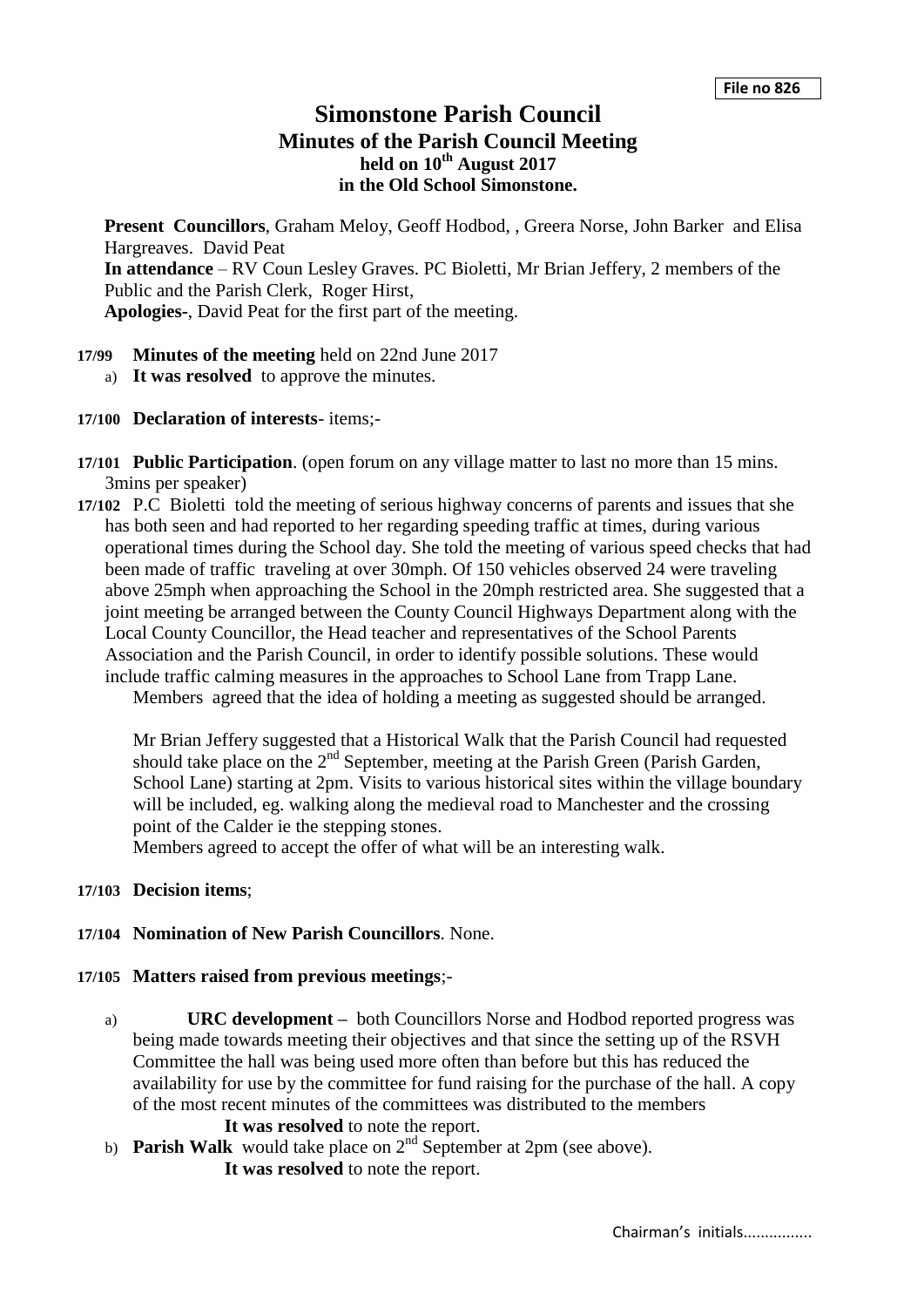#### **17/106**

.

a) **Civic Sunday** – 2018 arrangements were discussed **It was resolved that** details would be finalized at the budget meeting.

#### b) **Christmas arrangements**

- $25<sup>th</sup>$  November erecting Christmas tree
- ii)  $27<sup>th</sup>$  November Tree Lights switch on
- iii) 9<sup>th</sup> December Retired folk Christmas Party. Catering has been arranged and the Sparkle Sisters are to provide the entertainment.
	- **It was resolved** to note the report
- **17/107 Public Health Course provided by LGA/Public Health England**. Follow up on the course papers which were distributed at the meeting. It was suggested that a public meeting should be arranged to present to residents some of the options suggested in the attached report

**It was resolved** that arrangements be put in place to inform residents of the initiatives by inviting officers representing the county to explain details and opportunities available in the scheme.

### **17/108 Matters requested by members**

a) **Coun. Hodbod** Spring bulb planting**.**

**It was resolved** that Coun Hodbod purchase bulbs to the value of £240 for planting opposite the Stork Hotel, Martholme Greenway and Simonstone Lane.

### **17/109 LCC**

- a) **Councillor grants** Each County Councillor has as a sum of money which can be distributed to an applicant or organization within his constituency for what he/she believes will be of assistance to the wellbeing of area. Details have been forwarded to RSVH Committee.
- b) **County Council PROW** Strimming grants. Sabden Parish Council had been requested to include the Parish Council on the list managed under the Lengthsman Scheme.
- c) **It was resolved** to note the report.
- **17/110 Highways -**.following a request that details of roads requiring repairs should be forwarded to Ribble Valley, the following sites have been identified.
	- a) Some Highway works have been carried out on ;- Clough Lane & School Lane.
	- b) The SPID Plate which had been installed at the Junction of School Lane and Clough Lane which was missing has been replaced by LCC Highways
	- c) Potholes Simonstone Lane is in bad condition throughout the whole length particularly outside Valley Terrace.
	- d) School lane, between the main road and St Peter's school.
	- e) Top of Lawrence Ave, all the way down Harewood Ave, Haugh Ave, and Carlton Avenue.
	- f) Footpaths on Haugh, Harewood, and Carleton Avenues require attention.
	- g) There are a huge number potholes, some are linear where the Electrical cable was laid, on Simonstone Lane

**It was resolved the** above sites be forwarded for attention.

**17/111 Lancashire Fire and Rescue Servic**e "Emergency Cover Review 2017 Consultation". **It was resolved to note the report**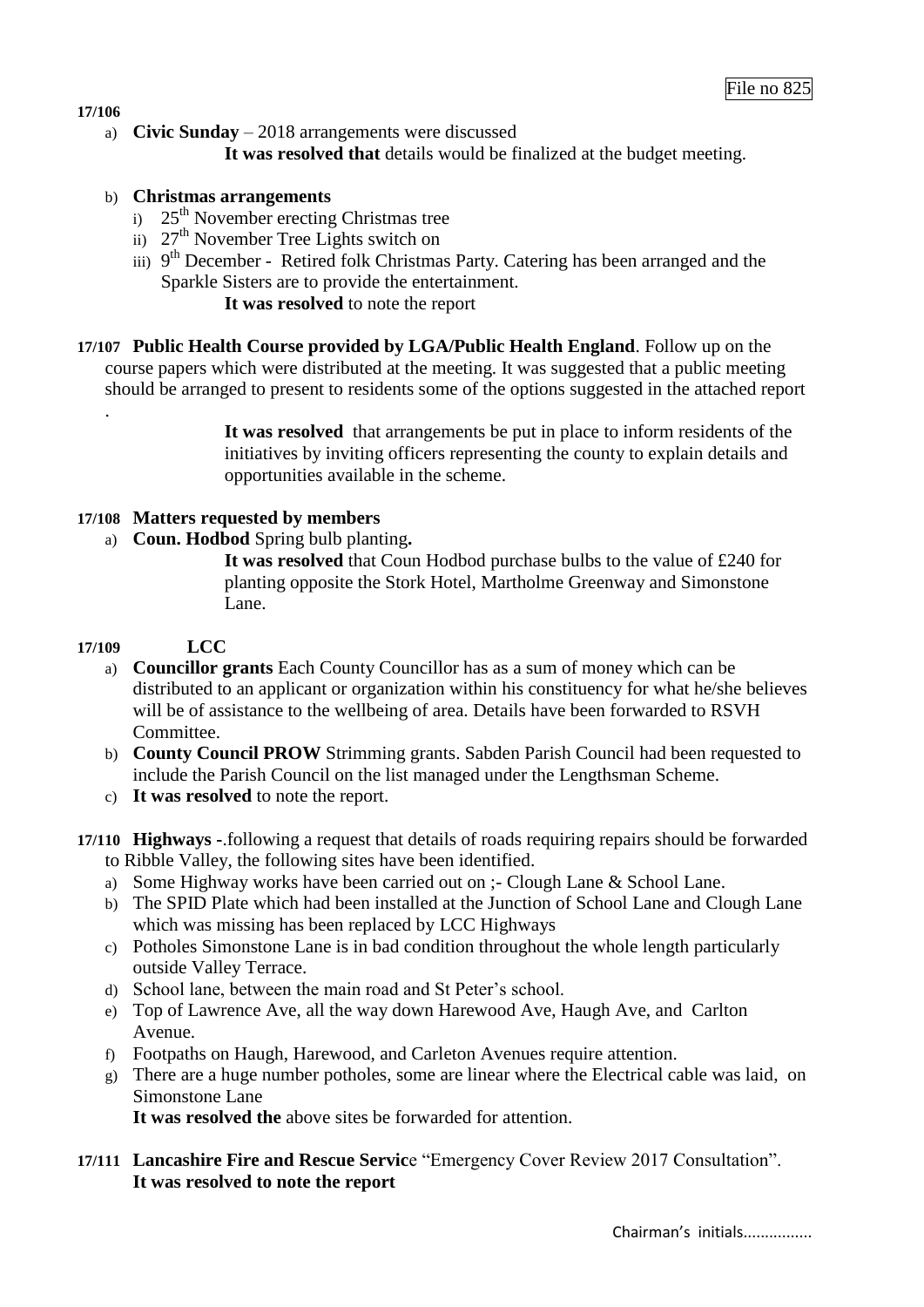# **17/112 Meeting of Read Parish Council,** Councilor Barker reported

- a) Report from Internal Auditor
- b) Legacy donation
- c) Purchase of benches
- d) Approval of Martholme Bridge Planning application.
- e) Resignation of a Parish Councillor
	- **It was resolved to note the report**

### **17/113 Planning Applications**

| 3/2017/0389                     | Planning officer-                                          | <b>Grid Reference</b> |  |
|---------------------------------|------------------------------------------------------------|-----------------------|--|
|                                 | DATE VALID:26/06/2017   Adam Birkett: 01200 414571         | 377177 435021         |  |
| <b>Development Address</b>      | Haugh Head Farm Whins Lane Simonstone BB12 7QT             |                       |  |
| <b>Development Description:</b> | Conversion of barn to create additional residential living |                       |  |
|                                 | space.                                                     |                       |  |
| Parish Council comments         | No objection                                               |                       |  |
|                                 |                                                            |                       |  |

# **17/114 Housing And Economic Development-** Development Plan Document Consultation On Identified Changes see attached

**It was resolved** to make no comment.

### **17/115 Martholme Greenway**

- a) Councillors Barker and Meloy to report
- b) Work on the first phase of the development has been completed and it will be officially opened later in the year. There will be and celebratory reopening of Martholme Viaduct on the 15<sup>th</sup> October after various repair works have been completed. **It was resolved to** note the report

# **17/116 LALC –**

- a) **Community Engagement with Case Studies –** Workshop Thursday, 28th September 2017, 7.00 – 9.00pm
- b) **Re: LEADER Rural Funding Programme** July 2017 details have been forwarded to members.
- c) **Local Initiative Fund LCC** £177k available **It was resolved to** note the above reports**.**
- **17/117 RVBC-** Ribble Valley Borough Council Has written regarding the Lancashire Police and Crime Commissioner's Front Counter Review – the proposed closure of the front desk at Clitheroe Police Station. Which had been circulated to members.

**It was resolved** that the Clerk Write to Ribble Valley BC expressing the Council's concern that access to the service would not be available to the public as the alternative services were not readily available except only by using the emergency telephone number.

- **17/118 Spot On** Kiera Martin, Here Comes Trouble, Dance show;
	- a) 20th October has been booked along with the venue United Reform Church Read (URC) which has seating for 120. There will be a charge of £70. There is a need for the Parish Council to arrange;-
	- b) to set out the hall and agree for a working party to arrange for the hall to be set out and manage the event.
	- c) to agree the ticket charges, suggested £8. Youngsters attending School £5. Party booking of 10 at a 10% discount